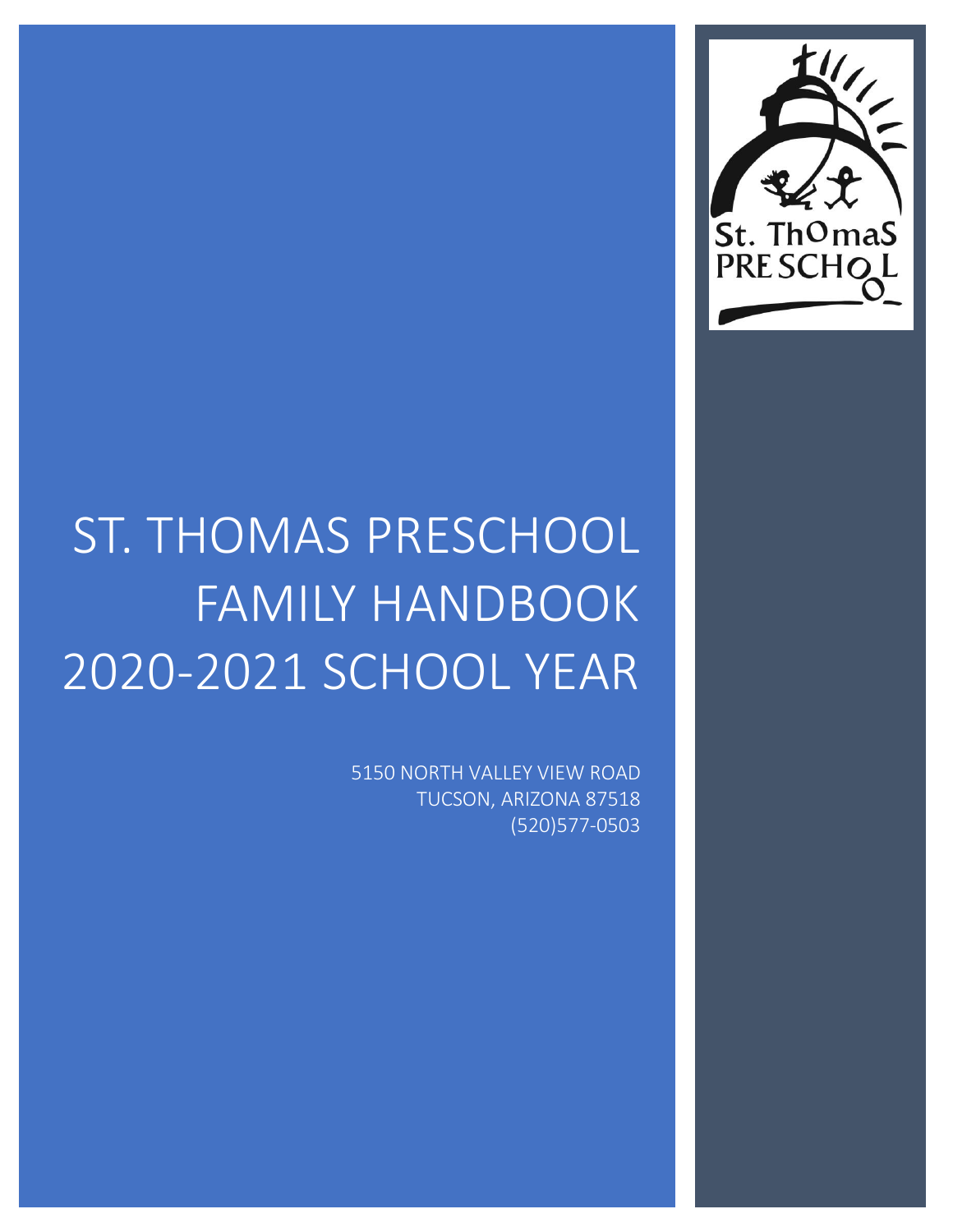## **Table of Contents**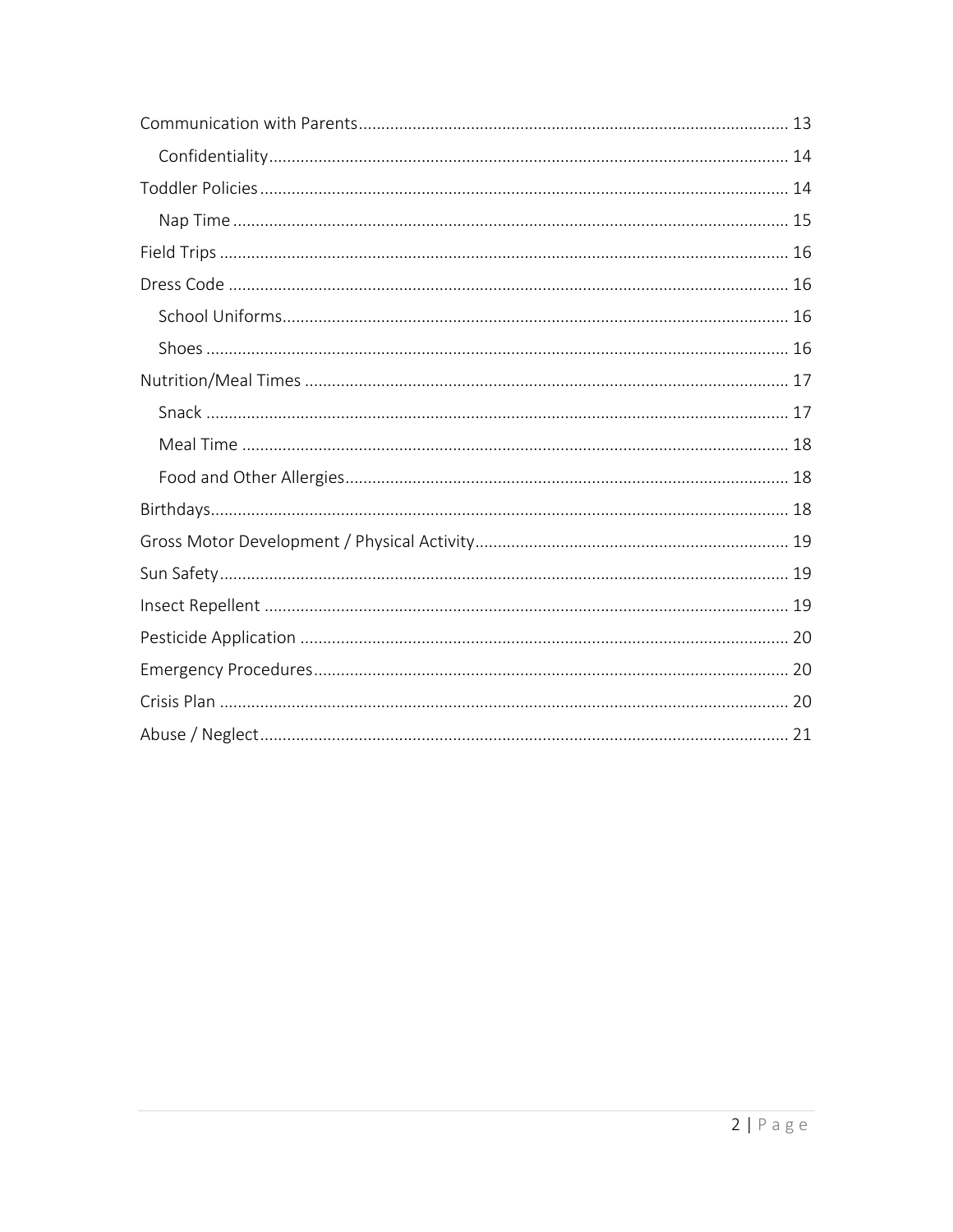## <span id="page-3-0"></span>Purpose

This handbook is intended to familiarize families with the current St. Thomas Preschool policies and procedures. An electronic version (PDF) of this handbook can be found on our website. The Director may, at any time, review and revise school policies as deemed appropriate.

## <span id="page-3-1"></span>St. Thomas Preschool Mission and Philosophy

Thank you for enrolling your precious child at St. Thomas Preschool. Please read through this handbook, as it provides important school policies and procedures that are important to both us and your families.

St. Thomas Preschool promotes lifelong learning founded in Christianity through a safe, creative, and spiritual learning environment that nurtures the whole child.

We believe early education should be relevant, meaningful, and fun. Early learning is accomplished by providing a safe environment that inspires the natural curiosity of children and encourages the exploration of their world through different types of play.

#### <span id="page-3-2"></span>Objectives:

- To provide children with the experience of God's love everyday through celebrations, prayers, bible stories, music, and a sense of community.
- To provide a diverse environment for children to practice the teachings of Jesus, by accepting and celebrating differences with respect and compassion.
- To foster independence in children. All children are encouraged to try new experiences and they are supported in mastering developmental milestones.
- To encourage parental involvement. All parents are encouraged to participate in our school community through various activities. Parental involvement creates a positive learning experience both at school and at home.

## <span id="page-3-3"></span>General Center Information

#### <span id="page-3-4"></span>Address and Phone Number

5150 N. Valley View Road Tucson, AZ 85718

(520) 577-0503 PHONE (520) 577-0441 FAX

#### <span id="page-3-5"></span>Director

Michelle Garmon, (520) 577-0503, sthomaspreschool@gmail.com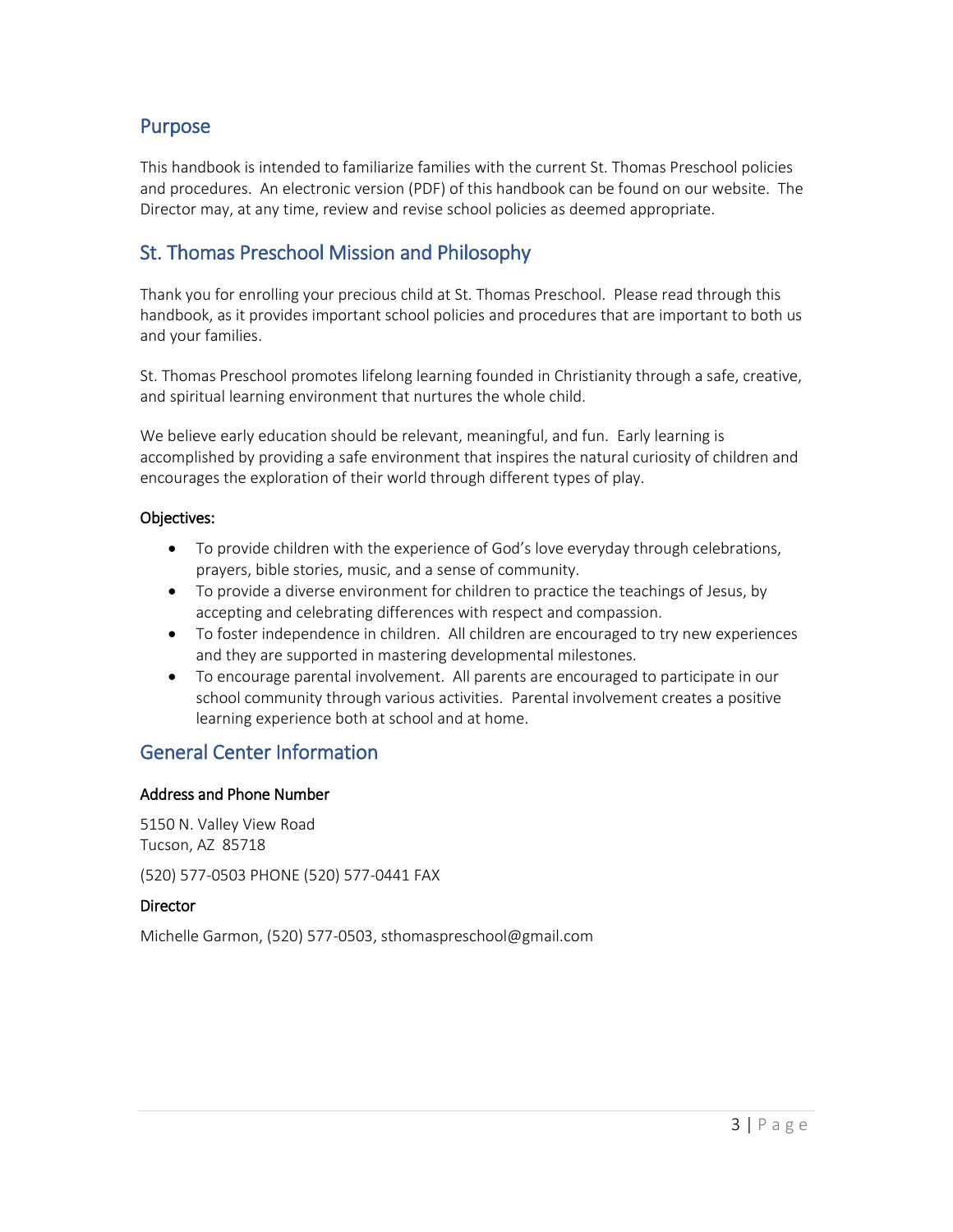#### <span id="page-4-0"></span>**Licensing**

Arizona Department of Health Services (ADHS) State Day Care Licensure Division 400 W. Congress, Suite #100 Tucson, Arizona 85701

Phone Number: (520) 628-6540

License Number: CDC-12595

All inspection reports are available for review in the Preschool Office. We are licensed for parttime care, full-time care, and school age care.

St. Thomas carries liability insurance in accordance with regulations of the State of Arizona.

#### <span id="page-4-1"></span>Hours of Operation

School hours are from 7:30 a.m. to 5:00 p.m., Monday through Friday. The School Office will be open from 8:00 a.m. to 4:00 p.m., Monday through Friday throughout the school year. Summer hours may vary.

*The school day begins promptly at 8:50 a.m. The first 20 minutes of the school day is filled with educational opportunities. Tardiness is stressful for your child or children. Children who arrive in class late are often disoriented. Transitions into their school day usually take about fifteen minutes. Children, who are late, miss circle time or class activities that help them grow and bond with their classmates. Arriving late gives a child the message that it's okay to be late to school.*

If you have an emergency delay and you are going to be late picking up your child, please call the school before closing time. You must designate two different contacts numbers on your blue emergency card for reasons like this and others should we not be able to reach you.

If you are later than 5pm (or 12pm on early release days), the following fees will apply:

- $\bullet$  5 minutes: \$15.00
- 6-15 minutes late \$40
- 16-25 minutes late: \$45.00
- \*\* Each additional 10 minutes \$15.00 \*\*

St. Thomas Preschool does not provide transportation. Parents/guardians are responsible for dropping off and picking up their children.

The school will be closed for a variety of in-service and vacation days. A yearly calendar will be available outlining these specific days.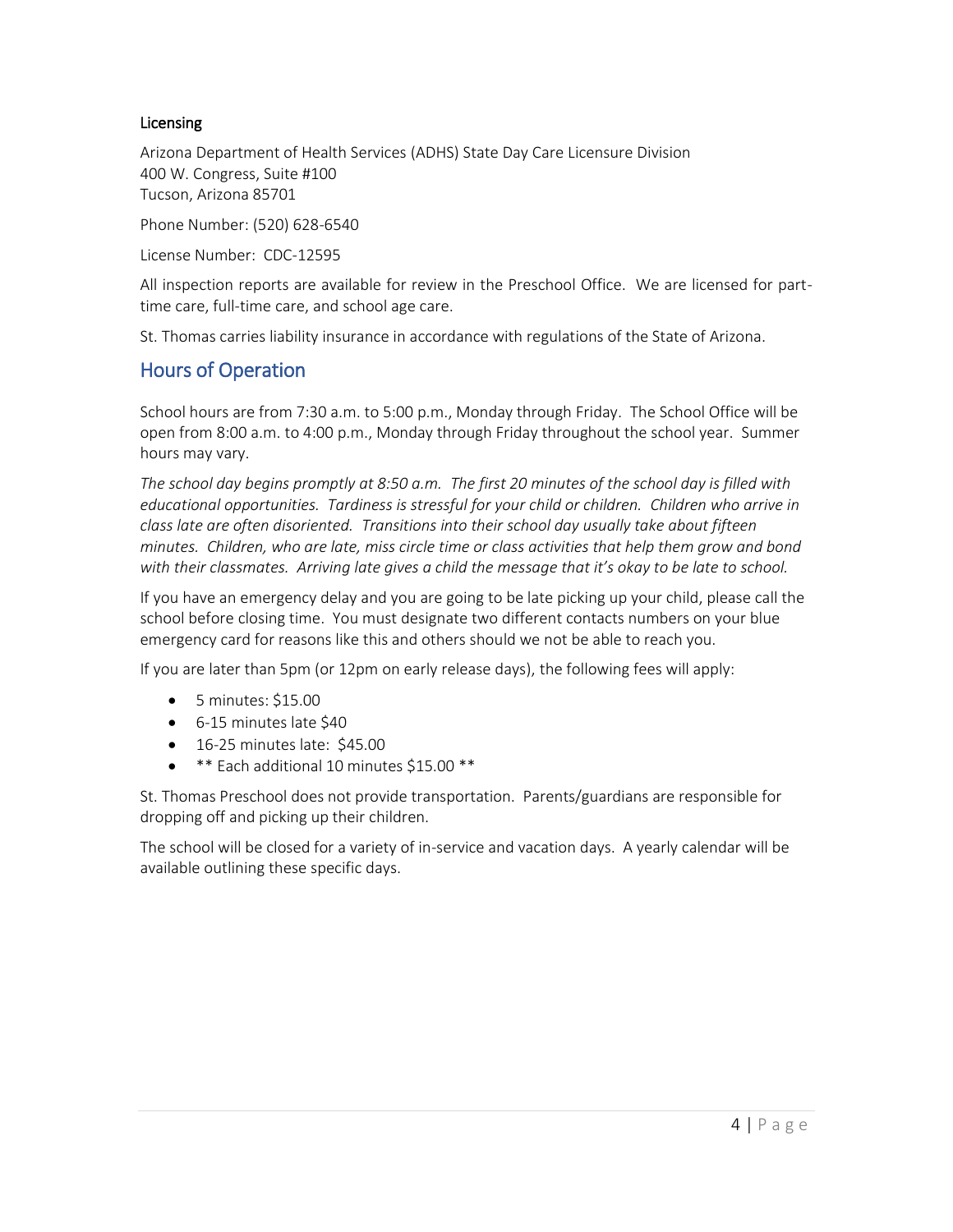## <span id="page-5-0"></span>Child Enrollment

Registration is ongoing only when space is available. If there is an opening in the program, the Director may select to place a child in a program once the school year has started. If there is no opening, a family may request to be added to the wait list.

Registration requires the completion of the following paperwork:

- **•** Preschool Registration Form
- Complete ADHS Emergency Card with 2 separate Emergency Contacts
- Copy of Immunization Record showing all current vaccinations and/or physician's signature needed on immunization exempt forms
- Tuition Express payment options
- Registration Fee of \$125.00 per child (non-refundable fee)
- Snack Fee of \$200 per academic year
- Technology Fee of \$50 per child per academic year
- Materials Fee of \$60 per child per academic year
- Graduation Celebration Fee of \$25 per child (Pre-Kindergarten Students Only)
- Additional forms as necessary

#### <span id="page-5-1"></span>**Tuition**

Monthly tuition is billed each month beginning in August through May. Payments do not change in months when there are school holidays, vacations, or in-services. A late charge of \$25.00 will be added to the tuition for the current month if not paid by the first five working days of the month. Tuition payment for August is non-refundable. Failure to pay tuition in a timely manner will result in dis-enrollment. You will be given one written warning of this action. Please communicate with the director about any concerns or late payments to avoid late fees.

All families must use the Tuition Express options for tuition fees and payments. Tuition Express for debit and ACH transactions will be assessed a \$10.00 fee PER SCHOOL YEAR; credit card processing will be assessed a 3.5% fee PER TRANSACTION. This information is provided to all families at registration.

St. Thomas Preschool program may be forced to close down temporarily because of a public health emergency or a public pandemic. This may happen because we are forced to shut down by a government agency or because we believe it is in the best interest of our families, teachers, or staff to do so. If this happens, families will have the following expectation regarding tuition; pay tuition in full during the closure. Our program will commit to providing educational curriculum to families during the closure.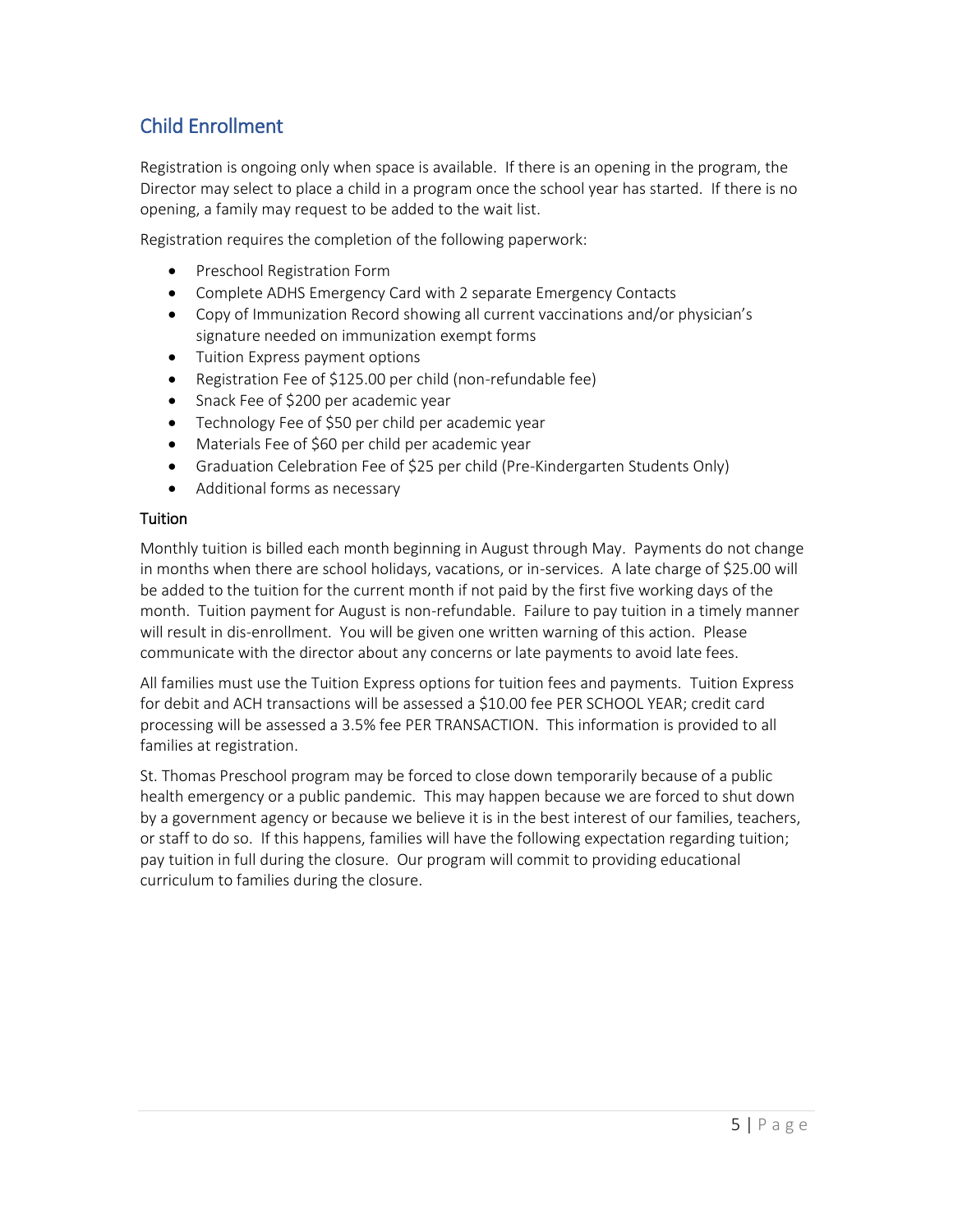#### <span id="page-6-0"></span>Extended Care

Extended care hours used will be billed at the rate of \$5.50 per hour and is pro-rated. Each child, each school day receives a 10 minute grace period window on extended care billing. This window can be reflected at the sign in time or the sign out time. (Example: If a child is clocked in at 8:40 a.m. and clocked out at 12:30 p.m., extended care billing would be a total of 40 minutes because the 10 minute grace period is forfeited.)

Extended care is billed at the end of each week. Family accounts will reflect charged amounts weekly. Extended care balances are due at the end of each month and will be reflected on family month tuition reminder bill.

\*\* Each family will receive an emailed monthly statement via the Director at the end of each month including all fees from prior month. \*\*

#### <span id="page-6-1"></span>School Day Attendance

When your family is provided a registration form for enrollment to St. Thomas Preschool, families are asked to select the days of the week that your child or children will be attending our program. Tuition rates are based on the program and days of attendance.

#### <span id="page-6-2"></span>Daily Drop-In

Children may be enrolled for all or part of the afternoon on the days that they are scheduled to attend. Drop-in care for registered students is available when space is available. If you would like your child to attend on an unscheduled day, please contact your child's teacher via email and copy the director for space, availability, and approval.

The daily drop-in rate is \$30.00. This fee does not include extended care hours. If drop-in is available and approved by the teacher and director, the drop-in rate will be reflected in your extended care billing that week.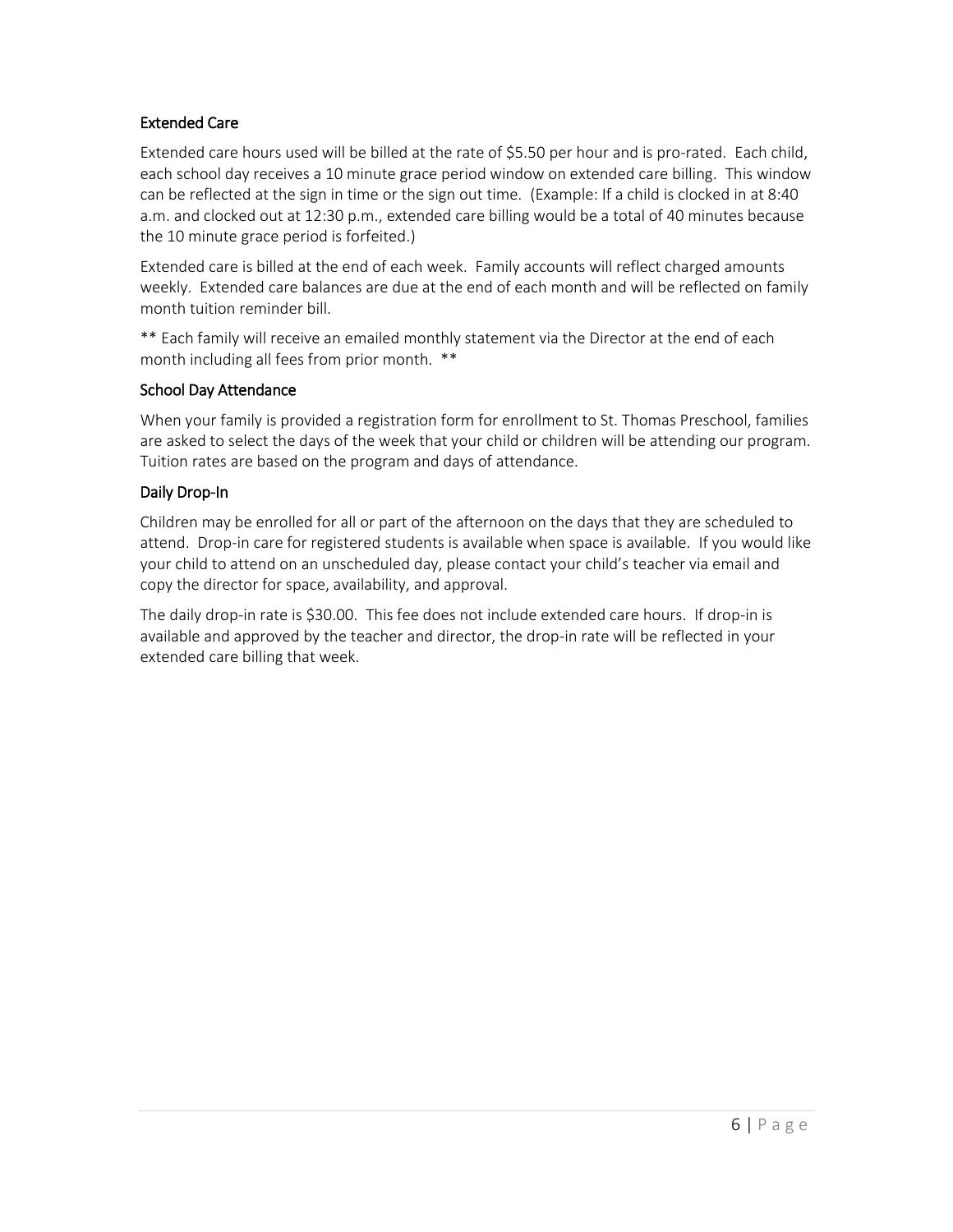## <span id="page-7-0"></span>STAFF & PARENT RESPONSIBILITIES

#### <span id="page-7-1"></span>**Staff**

The staff at St. Thomas Preschool will offer a safe, relaxed, and casual setting for your child's learning experiences.

- Follow the standards represented in the policies of this book.
- Follow the Diocese of Tucson curriculum, Arizona Infant Toddler Standards, and Arizona Early Learning Standards.
- Listen to any questions, comments, concerns that you may have, and set up confidential meetings if you so desire. Meetings can be scheduled with teachers privately through email.
- Share information with families about difficulties and successes.
- Inform you of any illness or accident.
- Provide newsletters, announcement, and calendars to inform you of classroom themes and events.
- Provide families with ongoing developmental assessment progress.
- Provide families three opportunities throughout the school year for teacher/parents conferences to discuss your child's development (pre-conference in August or prior to start date, fall conference in October, spring conference in March)
- Staff participates in a minimum of 20 hours of continuing education for professional development.

#### <span id="page-7-2"></span>Parents

Parents are invited to participate in our program as they are able. Please plan to attend any and all of the planned activities throughout the school year. These gatherings are not mandatory, but they are wonderful opportunities to meet your child's friends and their families.

- All parents will be treated with respect and concerns/issues discussed confidentially.
- Individual family culture will be respected. You are invited to share your family experiences with the school community.
- Parent volunteers (HUGS) are essential to our program's success. Families are required to volunteer 30 hours per school year or pay the opt-out fee of \$500. Many options are available for you to select from.
- Parents have the responsibility of reading the information regarding the school and our programs, checking the parent boards daily, Bloomz communication, and other forms of communication.
- Share information about your child with staff members.
- Pay tuition fees using Tuition Express payment options.
- Call or email the school when their child will be absent.
- Parents and extended families are invited to visit the school at any time. Communicate with Director and/or teacher with any special requests.
- Sign their child in and out each school day in the ProCare system.
- Attend Teacher Parent Conferences to understand child's development and progress (pre-conference in August or prior to start date, fall conference in October, spring conference in March).
- Update all emergency contact information and immunization records.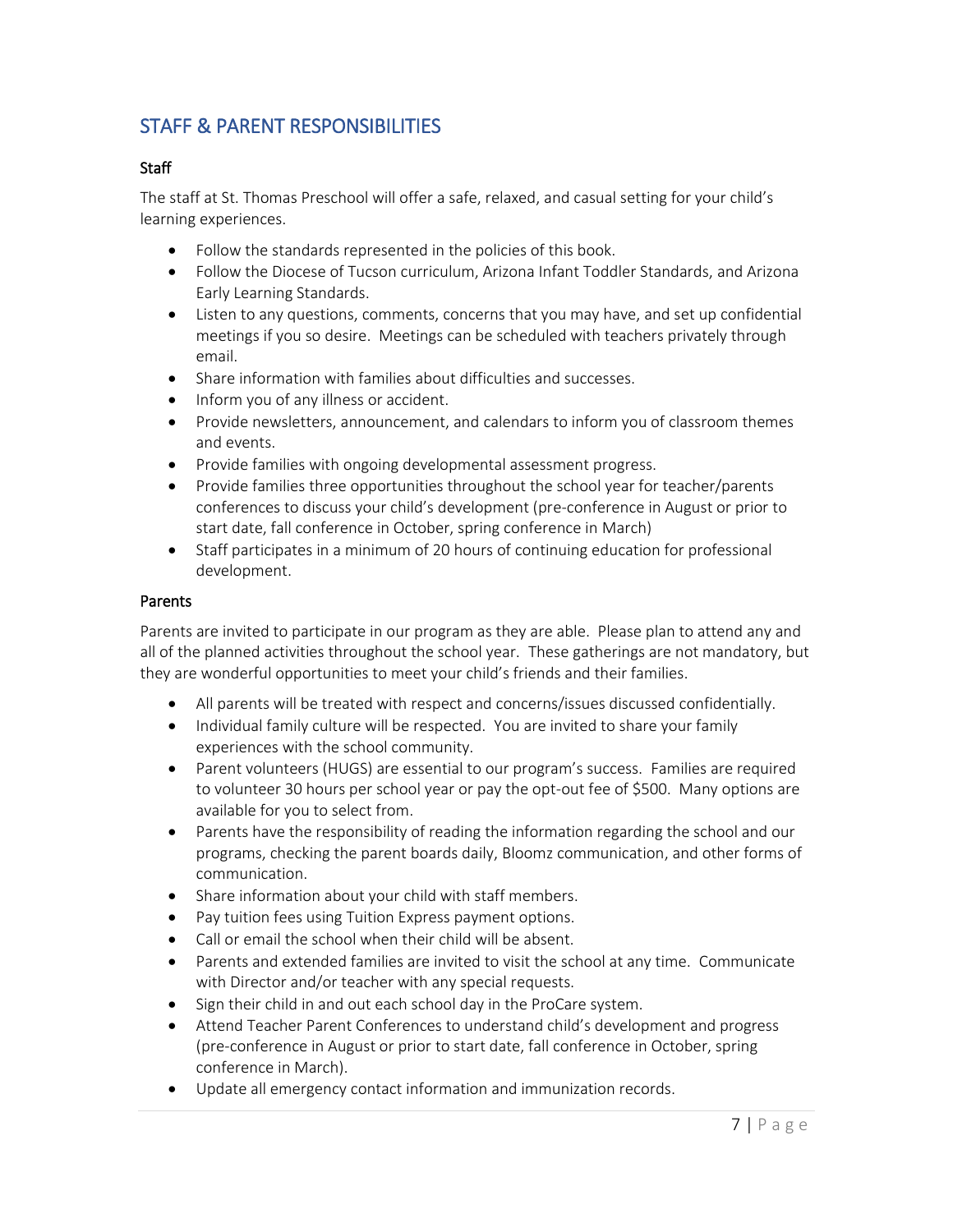## <span id="page-8-0"></span>Absenteeism, Illness, Medications & Injury

#### <span id="page-8-1"></span>Absences

If your child is absent on a day when he/she is scheduled to attend, please notify the preschool via phone (577-0503) or email the school attendance account at: [attendance@stthomaspreschool.com.](mailto:attendance@stthomaspreschool.com) For your child's safety, it is *very important* that you first contact the school versus a staff member's personal cell phone.

If your child is absent due to illness, the school needs to know the nature of the illness to record with ADHS. The Preschool Office opens at 8:00 a.m., but a message can be left prior to school hours on the answering machine.

If your child cannot attend on a day for which he/she is scheduled, please do not bring him/her on other days. There will be a preschool day charge for additional or alternate days.

In the event of family vacation, prolonged illness, or other extended absences, space in class for your child can be reserved *only* if tuition is paid continuously.

If your child must be withdrawn from school, a two-week advance notice is required or you will be responsible for the entire next month's tuition. In the event of withdrawal in the middle of the month, tuition will *not* be prorated. The entire month's tuition must be paid. If your child is absent for one month and tuition has not been paid, your child's enrollment in the preschool program will be terminated. If you wish to have your child reinstated, payment of the registration fee will be required.

If a temporary withdraw or suspension from program is requested family must follow policy above providing a two week advance notice is required or you will be responsible for entire next month's tuition. If you wish to have your child reinstated, payment of the registration fee will be required.

The following charges will be applied to your account if your child is not picked up by school closing time:

- 5 minutes late: \$15.00
- 6-15 minutes late: \$30.00
- 16-20 minutes late: \$45.00

#### <span id="page-8-2"></span>Pick-Up/Drop-Off Changes

When your child's school routine changes, please let us know. A note, email, or phone call in advance to the teachers and/or Director is needed if your child is going home with a school friend or being picked up by someone other than those you have already designated. Staff will also require photo identification to verify and confirm their identify. In addition, it helps us and your child if he or she is aware of any changes in routine.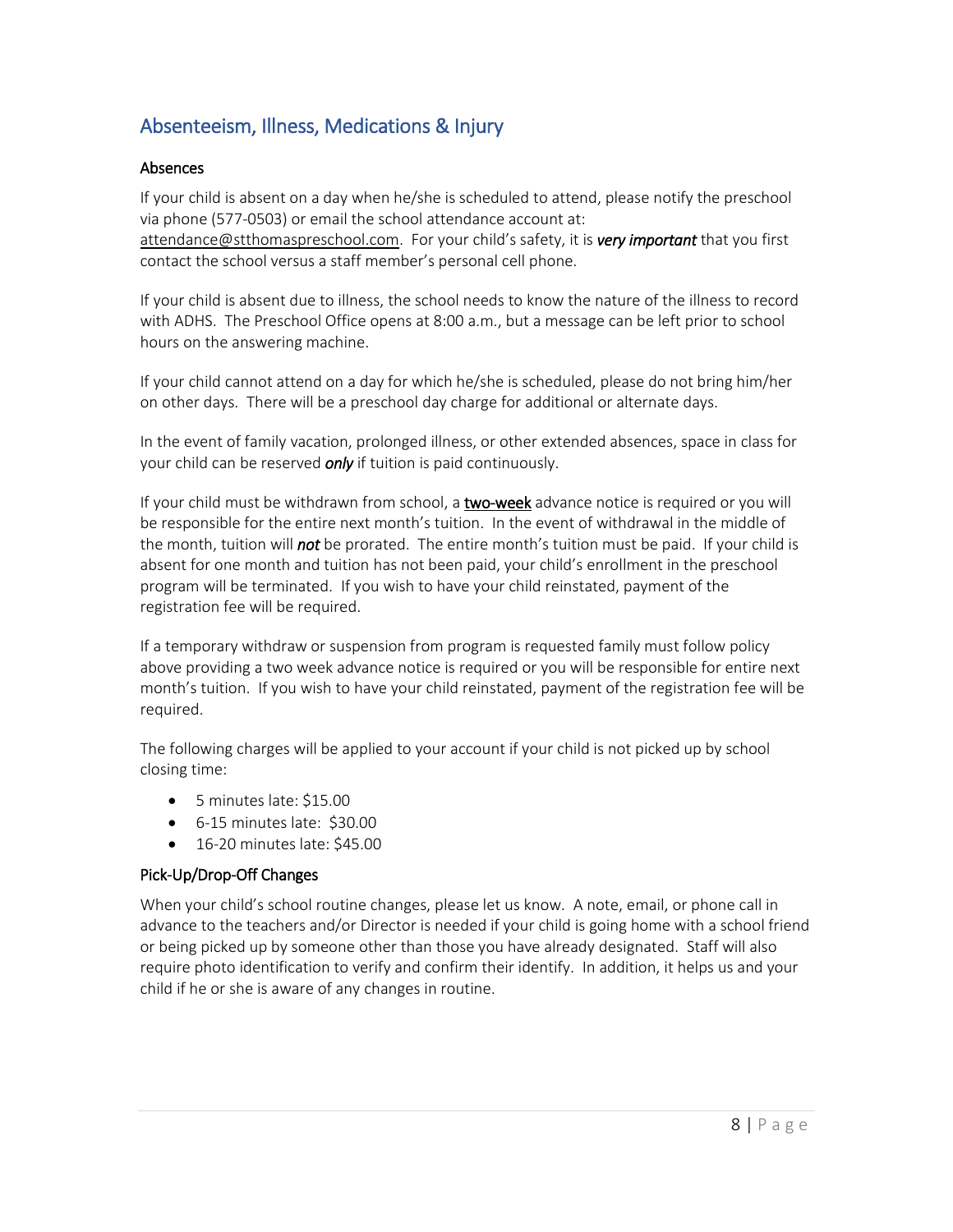#### <span id="page-9-0"></span>Illness Policy

St. Thomas Preschool reserves the right to temporarily deny any child admittance to school for reasons of obvious illness or to request early departure, should symptoms become apparent during the course of the day. Any child who seems unable to participate in our program for any reason will be sent home. This is to ensure the continued good health of everyone at the school. We realize that most of you are working parents, and we do try to accommodate you as much as possible. However, for the health and well-being of the children in our care and our staff, we feel it is vital to maintain a strict wellness policy. We ask for parents to assist by keeping sick children at home. We do take into consideration your physician's recommendations nevertheless it is up to our discretion when your child may return to school.

#### *When a child may not attend school:*

**Fever:** Children will be sent home if their temperature is 100.4 or higher and must stay home the next day for observation. Children must be free of fever for at least 72 hours without the use of fever reducing medication. The same policy applies if your child develops a fever at home. They must be fever free for at least 72 hours without the use of fever reducing medication.

Rash: Any rash other than a common diaper rash or skin irritation will require that child to be sent home for an evaluation and diagnosis from their doctor in writing of exactly what it is. They may return to school based on that written doctor's evaluation, and clearance that it is not contagious.

Conjunctivitis (pink eye): Children will be sent home if there appears to be an unusual amount of discharge from or irritation to their eye(s) and must stay home the next day for observation. Before returning to school they will need an evaluation and diagnosis from their doctor in writing of exactly what it is.

- *If the diagnosis is BACTERIAL CONJUNCTIVITIS, child must have received at least 24 hours of treatment.*
- *If the diagnosis is VIRAL CONJUNCTIVITIS, your child may return AS LONG AS THERE IS NO DISCHARGE.*
- If in fact they do not have "pink eye" we need a doctor's note with a diagnosis and a clearance that it is not contagious.

Thick White, Green or Yellow Discharge: Children will be sent home if they appear to have any thick white, green, or yellow discharge. This is often indicative of an infection, and they must stay home the next day for observation. Before returning to school, they will need a written evaluation and diagnosis from their doctor and at least 24 hours of treatment. If in fact they do not have an infection, we need a doctor's note with a diagnosis of exactly what it is with a clearance that it is nothing contagious. The Department of Health and most doctors are of the opinion that once on antibiotics for 24 hours, the discharge is no longer contagious even though it may persist for up to two weeks.

Diarrhea: Children will be sent home if they have three or more loose bowel movements in one day and must stay home the next day for observation. Before returning to school (after the day of observation), children must be free from diarrhea for 24 hours with at least 1 regular bowel movement. If your child has one or more loose bowel movements on their first day back, they will be sent home again.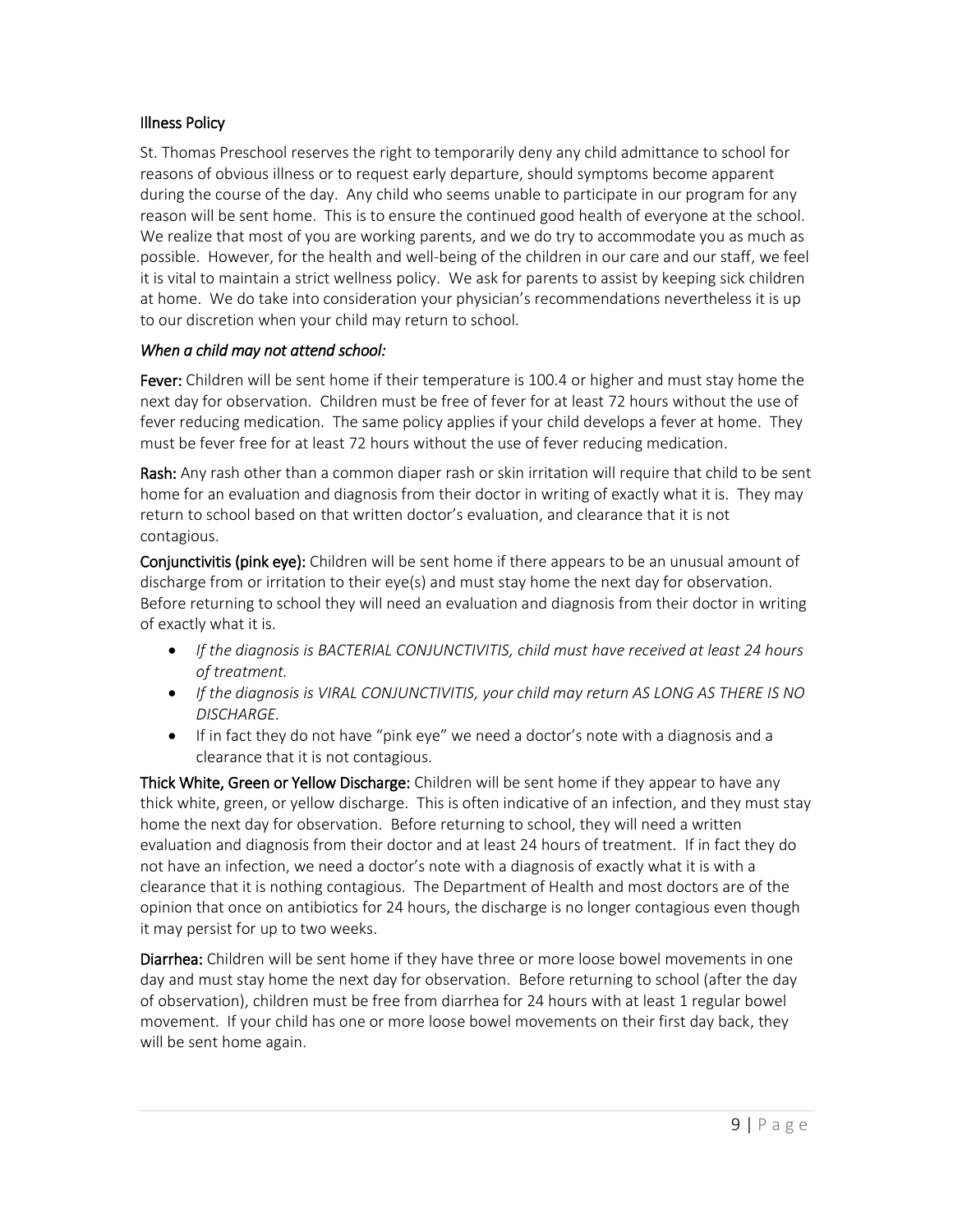**Vomiting:** Children will be sent home if they vomit and must stay home the next day for observation. Before returning to school (after the day of observation), children must be symptom free with no vomiting for at least 24 hours.

Persistent Hacking Cough: Children will be sent home if they have a persistent hacking cough and must stay home the next day for observation. Before returning to school they will need a written evaluation and diagnosis from their doctor and at least 24 hours of treatment. If in fact they do not require any treatment, we need a doctor's note with a diagnosis of exactly what it is with a clearance that it is not contagious.

Lice: Head lice does not infest classrooms or homes. They are blood-feeding insects; they do not survive for very long (24-48 hrs) when separated from the warm human body environment. Children with head lice will not be sent home from school immediately. Parents will be notified, and the child must have a lice treatment prior to returning to the school. Parents are required to have direct conversations with the Director regarding the situation; this will ensure privacy of the child. The school will take precautions to stop the spread of head lice if it arises (deep cleaning, washing dress-up clothing, sanitizing, etc.).

#### *Common Cold Policy*

Children suffering from a common cold will be assessed on an individual basis.

Factors for consideration include the developmental level of your child in congruence with our ability to limit the spread of germs.

The younger your child, the more difficult it is to keep the spread of germs down. For example: hand to face contact, mouthing of toys, uncontrolled nasal discharge, uncovered sneezing and coughing etc.

A child who becomes ill while at St. Thomas Preschool must be removed from the classroom in order to limit exposure of other children to communicable disease. An ill child will be sent to the office to wait for his or her parent to arrive.

St. Thomas Preschool reserves the right to make the final determination of exclusion due to illness. Any exceptions to our illness policy will require a written note from a licensed health care professional stating that the child is not contagious.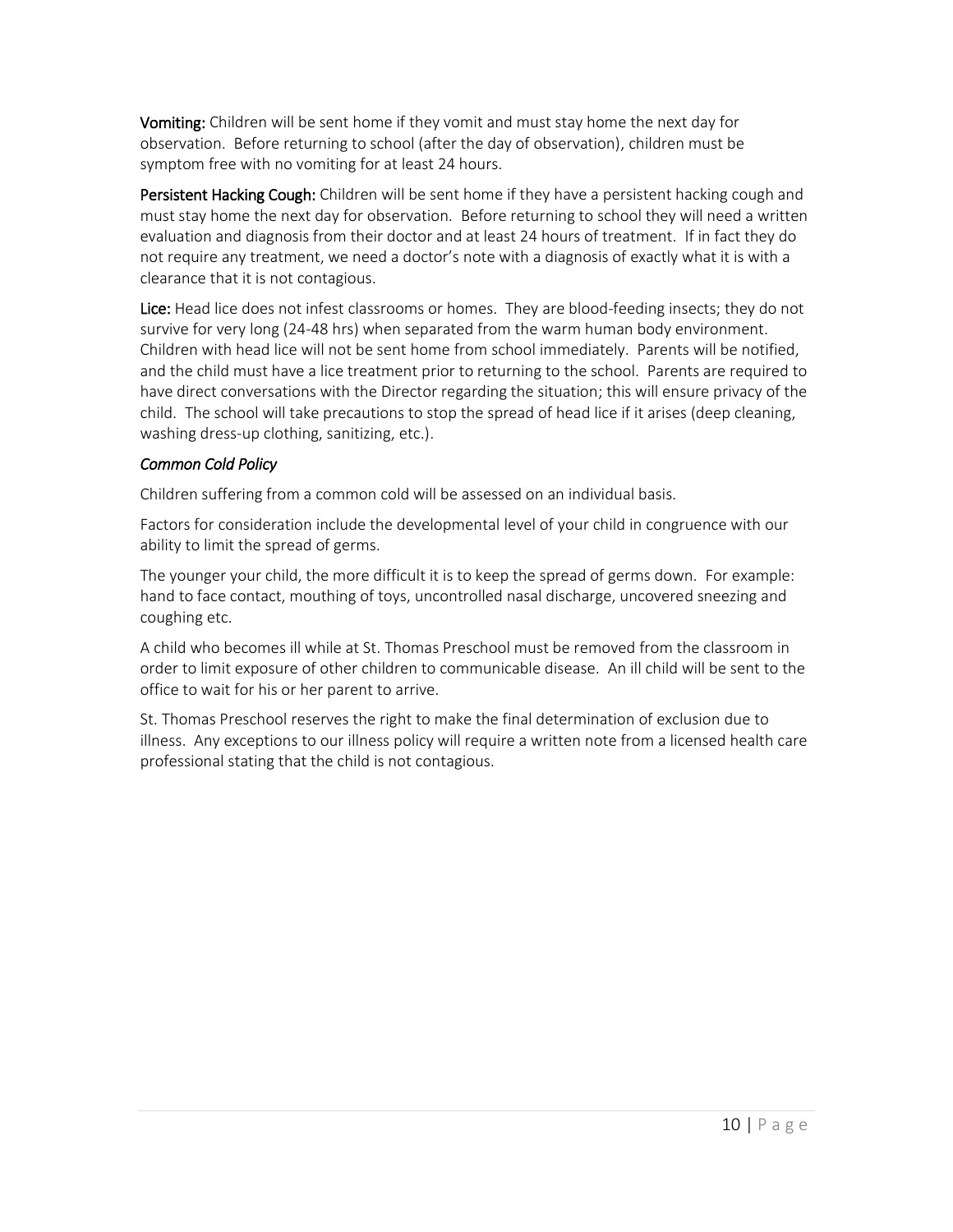#### <span id="page-11-0"></span>**Medications**

Medications, both prescription and over the counter, are rarely given at school; the only exceptions involve special or serious problems where it is deemed absolutely necessary by the physician that the medication be given during school hours. The parent is urged, with the help of your child's physician, to work out a schedule of giving medication at home, outside school hours whenever possible.

#### *IF MEDICATION IS TO BE ADMINISTERED AT SCHOOL, ALL OF THE FOLLOWING CONDITIONS MUST BE MET:*

- 1. A signed request from a licensed physician/dentist specifying the condition for which the medication is to be given, the name, dosage, route, side effect and specific instructions for emergency treatment must be on file at school. School staff is not authorized to determine when an "as needed" medication is to be given.
- 2. Specific instructions must be provided.
- 3. A signed request from the parent/guardian must be on file at school.
- 4. Medication must be in your child's original, labeled pharmacy container written in English.
- 5. All liquid medication must be accompanied by an appropriate measuring device.
- 6. A separate form is required for each medication.

Medications must be stored in a locked box (refrigerated medications) or in a high cabinet (nonrefrigerated medications) while in use at St. Thomas Preschool. The Medication Authorization Form must remain with the medication at all times. Unused medications must be immediately returned to the family and will not be stored at St. Thomas Preschool.

#### <span id="page-11-1"></span>Documentation of Accidents/Injury

All children must have an updated and current Emergency Information and Immunization Record Card on file. This form must indicate, in case of an emergency: the child's doctor, preferred hospital, and who to contact in case of an emergency.

Staff members shall document accidents and incidents that occur at St. Thomas Preschool using an Ouch/Incident Report. If the injury is serious, the injury must be photographed and monitored as needed. In addition, a parent needs to be contacted regarding an incident report before pickup. The parent shall sign the report *the same day* as the incident. All Accident/Incident Reports must be given to the Director to be placed in the child's permanent file.

#### <span id="page-11-2"></span>Documentation of Health Incidents

Each time a parent is contacted regarding an ill child or symptoms of illness, staff members should complete a Health Note. All parents will be notified of any communicable illnesses present in the program via a sign posted on the main entrance to the office explaining the illness.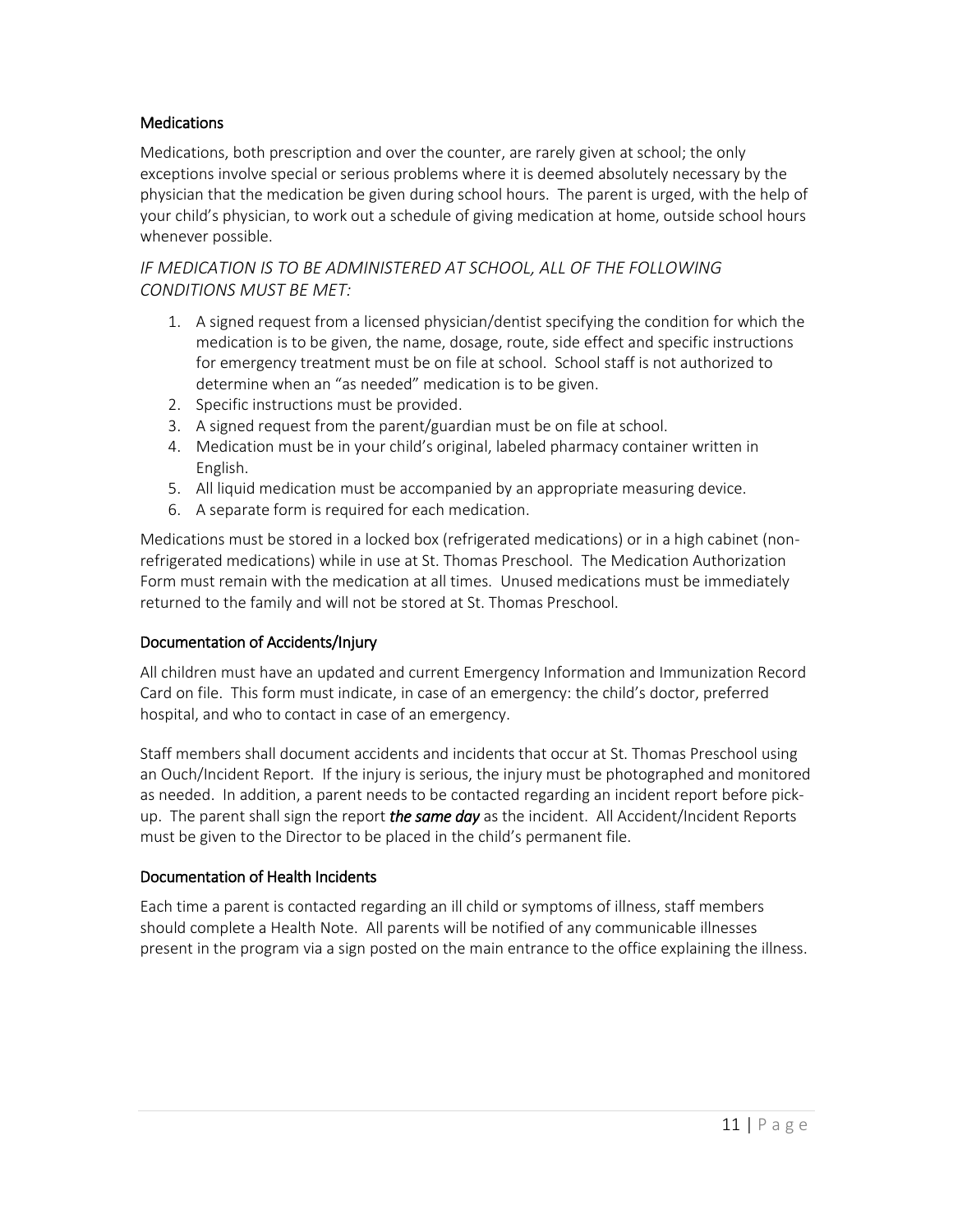#### <span id="page-12-0"></span>Documentation of Allergies

A child with allergies must have an Allergy Action Plan posted in a visible location in the classroom. If the allergy is food-related, an Allergy Action Plan must also be posted in the kitchen area. All staff working in the classroom of child with allergies must review the Allergy Action Plan to ensure understanding of emergency procedures, should the child have an allergic reaction. All allergic reactions must be documented and posted in all classrooms.

#### <span id="page-12-1"></span>Documentation of Special Health Care Needs

An Emergency Care Plan will be on file for any child or staff member with special health care needs (seizures, etc.). A copy of the Emergency Care Plan must be kept in the classroom emergency binder. All staff working in the classroom must familiarize themselves with this plan, should an emergency arise. If necessary, staff will receive training regarding a child's or staff member's specific health care needs.

## <span id="page-12-2"></span>Preschool Access

The safety of all our children is of utmost importance. It is imperative that parents DO NOT share their school gate codes. Make sure the office and teachers are aware of anyone on campus or its surroundings that seem concerning or suspicious.

Any person on campus who is not a staff member, substitute teacher, subcontracted staff or volunteer and is not the parent, guardian or custodian of an enrolled child on campus will be approached and asked what their purpose is.

## <span id="page-12-3"></span>Curriculum & Assessment

We believe that children learn best when active and engaged. Play is the best way for children to learn and is how skills are practiced and developed. Children will be offered choices each day during center time that may include: fine arts, dramatic play, blocks, looking at and reading books, science experiments, math activities, social studies, language arts, cooking, puzzles, manipulative, and outdoor play.

Our foundation for the school's curriculum is taken from *The Creative Curriculum* and *Allelu*, a religion curriculum that is age appropriate*.* Religion will be conducted several times throughout the school day: learning circles (guided curriculum teaching), prayers, individual prayer intentions, songs, and Community Prayer. Community Prayer gatherings happen on Thursdays in the chapel. Families are always welcome and encouraged to attend and participate.

*The Creative Curriculum* is theory and research based and focuses on interest areas (centers). Teachers will create lesson plans by using the Diocese of Tucson curriculum, Arizona Early Learning Standards, and Arizona Common Core Standards.

Within the first 90 days of enrollment, families will be asked to screen their child using *The Ages and Stages Questionnaire (ASQ)* tool. This screening will help us to identify areas of strength and need in your child's development. It will also be useful in making a referral to a professional, if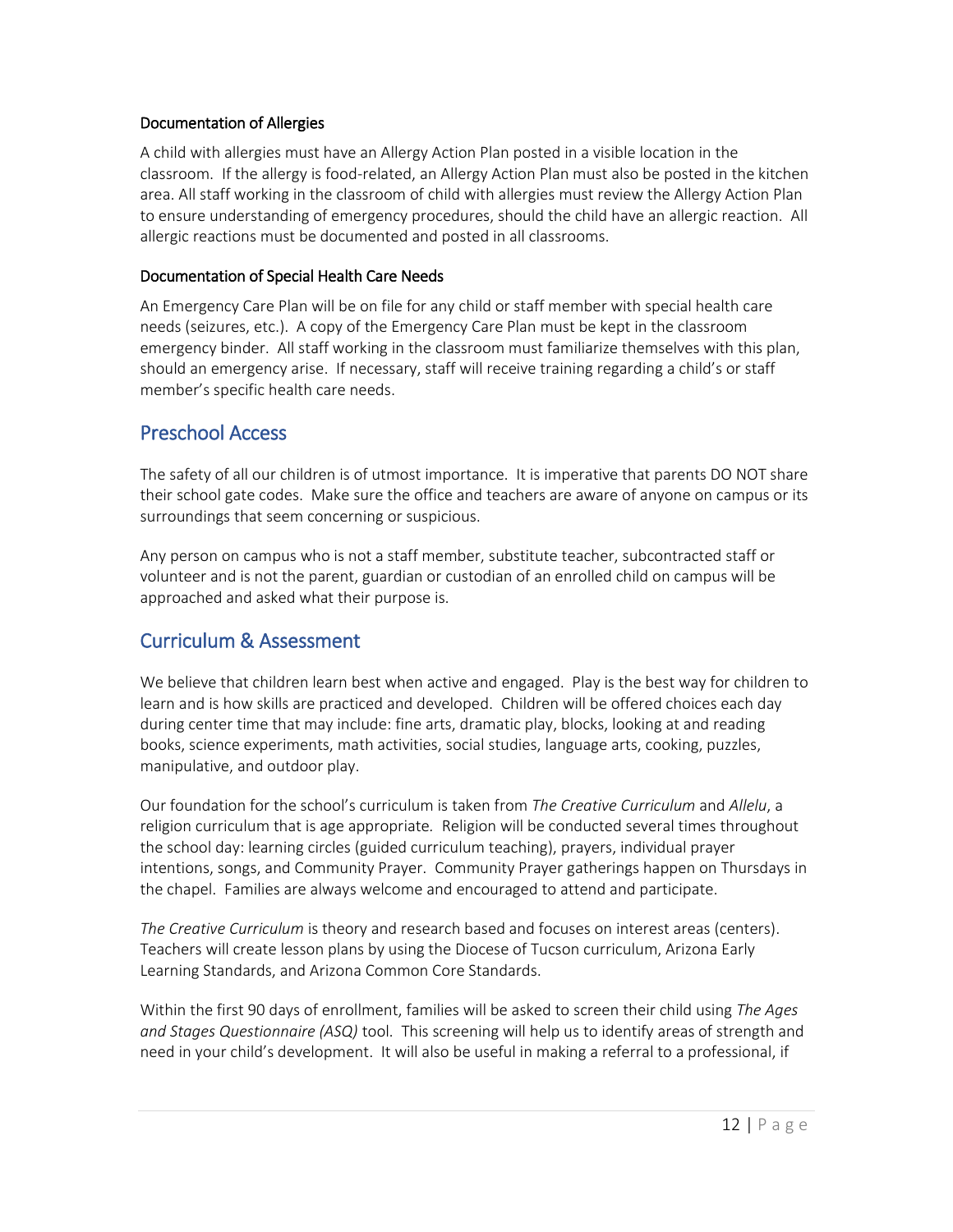needed. The ASQ is not used to track children's assessment over time; therefore, it will not be administered again unless there is a concern about a child's development.

Also, assessments will occur prior to the first day of school for a pre-conference, during the fall and spring seasons. Parents will be provided these assessments. Formal mandatory conferences will be offered during the months of October and March for all children. Teacher-parent conferences provide a time for the teacher to share what he or she has learned about your child and for you to share any ideas or goals for your child. You may request a conference at any time throughout the school year. Please speak with your child's teacher to set up any conference or meetings.

#### <span id="page-13-0"></span>Classroom Arrangements

All children will be placed in a classroom for a complete school year when the child is registered in August. Depending on child's birthday or developmental level of the child, children may spend more than one year with a teacher(s) or in an age group. All classrooms have two or more teachers. These two teachers are primarily responsible for their group of children throughout the school day.

After registration is completed teaching staff will meet to discuss classroom placement and arrangements for the upcoming school year.

## <span id="page-13-1"></span>Child Guidance

We believe that discipline is a positive ongoing process that teaches children how to effectively relate to others. Children are encouraged to solve problems that may arise throughout the day. We encourage the use of self-control, redirection, problem-solving, and cooperation. These methods are utilized to teach the children how to be responsible and accountable for their own behavior. Occasionally, a child may be redirected to another area of the classroom to help him or her to make a better choice. In order to build self-esteem, we will explain to the child that the behavior, not the child, is unacceptable.

Excessive occurrences or degrees of inappropriate behavior are reported to the parents. At this time, a parent conference will be scheduled with the teachers and director, and a behavior modification plan will be set up.

## <span id="page-13-2"></span>Communication with Parents

Communication with parents is a crucial part of our program. The teachers, staff and, director will communicate with parents in many different manners: conversations when your child is dropped off and picked up, parent meeting, telephone contact, communication via Bloomz, hard copy notes, parent boards, calendars, and formal conferences. If you ever feel that the communication is not as frequent or as detailed as you would like, please see the director, so that additional arrangements can be made. All parent comments and suggestions are valued. Written communication can be translated to a family's home language if needed. Please talk with the director to make arrangements.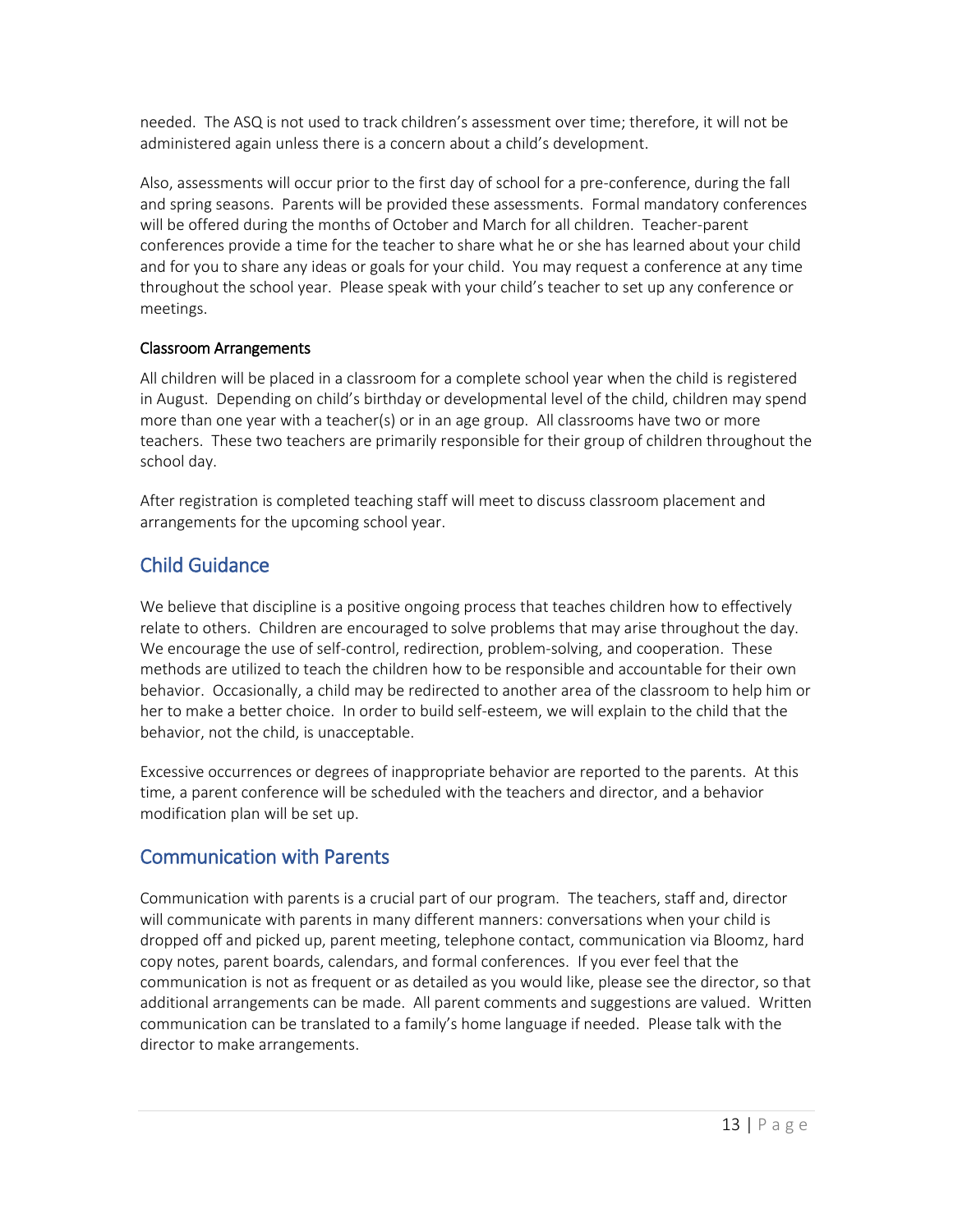#### <span id="page-14-0"></span>Confidentiality

All information regarding your child, including your child's records, is confidential. This includes all medical information, developmental screenings, and assessment tools. The only people permitted to see your child's records are you, the St. Thomas Preschool staff, and state licensing specialists. The information is protected in a locked cabinet when not in use. St. Thomas Preschool will ask you to sign a permission slip to release any confidential information to other persons, area schools, or professional organizations.

## <span id="page-14-1"></span>Toddler Policies

Diapering: Please provide commercially available disposable diapers/pull ups, wipes, and ointment, if your child requires it. Diapers are checked often throughout the day, at least every two hours and after naptime. When children are placed on the changing station, a staff member's hand will be on them at all times. The changing area is cleaned and sanitized after each child's diaper is changed. Teachers and staff will wash their hands after each diaper change, as do the children (it's a good habit to begin!). Please ask if you have any questions. We ask that your child not arrive at school in a soiled diaper.

Potty Training: The toddler teachers are happy to help with your child's transition from diapers to the potty. If we see your child become interested in potty training during their school experience, we will highly recommend that we begin the process.

We have implemented a policy for this transition, due to the amount of time it takes to clean up from a potty accident, that children must continue to wear pull-ups or diapers to school until they have used the potty successfully (pee and poop) for one full week at home and at school (excluding night time). We are happy to take your child to the bathroom every two hours, and we will remind him or her to go throughout the day.

We want to do everything we possibly can to assist in this process. This is an exciting time for you and your children because they are becoming more independent and learning how to make their own way in the big world. We understand that accidents happen and are to be expected. For the first month of wearing underwear, please send pull-ups and wipes to school for your child due to the fact that we will need to use them if they have two consecutive accidents in a day.

We ask that families provide pull-ups that have Velcro sides (Huggies, NOT Pampers).

Please keep three full changes of clothes in your child's cubby during this period. If you are experiencing any potty training issues, please hang in there. All children need to be completely potty trained before transitioning to their new classroom.

**Feeding:** Toddlers will be drinking from small cups, using forks and spoons, practicing hand washing and manners. We ask that sippy cups remain at home.

Bottles/Sippy Cups: Bottle and sippy cups are not allowed on campus and will not be given to your child during the school day.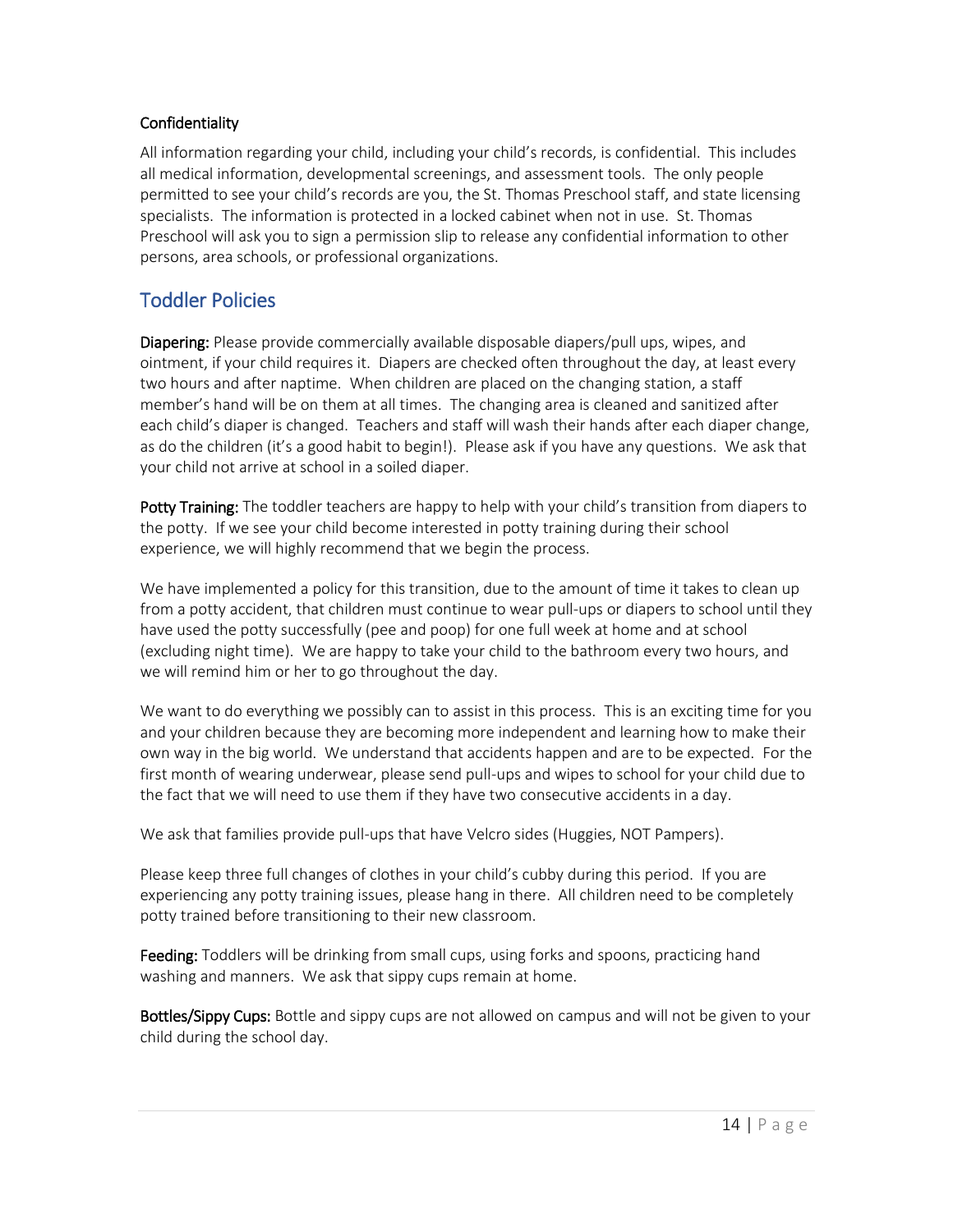Water Bottles: We ask that each toddler bring a reusable water bottle to school everyday. The school has water fountains and self-serve water containers, but these are not always easy for little hands to manipulate. Providing a reusable water bottle will ensure your child is getting enough water throughout their school day. Please take the water bottle home at the end of each day and return to school each day with the bottle cleaned and refilled.

\*\* Please do not fill your child's water bottle with milk or juice, ONLY WATER. \*\*

Pacifiers: We understand that every child is different. If your child is still using a pacifier, we will help with your child's transition. We will allow pacifiers ONLY during nap time. It must be left your child's cubby. We will keep you updated on the progress, and hopefully together we can help make this transition as smooth as possible.

Biting: One of our primary goals is to provide a safe and loving environment for all children. When a biting incident occurs, there are many upset feelings. When it does occur we take it very seriously and try to find the reason why the child is biting and try to extinguish the behavior as quickly as possible. Assisting in developing positive social skills and providing appropriate use of language is important when navigating social experiences. That being said, biting is not uncommon. It causes more upset feelings than any other behavior in group settings with young children. Parents of the child who was bitten, parents of the child biting, and their teachers all want the behavior to end as quickly as possible. As we know, young children anywhere from 1-3 years of age learn through oral manipulation, which sometimes involves people.

#### <span id="page-15-0"></span>Nap Time

A rest or nap time is required by state regulations for all children staying for more than 8 hours. Our program also requires toddler aged children to rest or nap. Nap time is from 12:30 to 2:00 p.m. Children not staying for nap need to be picked promptly at 12:30 p.m. After this time, it is disruptive to the children's nap time transition. Teachers and staff have the right to ask families to return at 2:00 p.m. at the end of nap time.

Some children are developmentally past the need for a nap. After 30 minutes of quiet rest time, children are allowed to get up and participate in quiet activities.

Each child who takes a nap will need to bring: a small pillow, a small blanket, and a fitted crib size sheet that will fit in the labeled St. Thomas Preschool bag that will be provided by the school. A child may bring a stuffed animal or soft toy that he or she normally takes to bed. Please bring these items marked with the child's name, even if your child stays only occasionally for the afternoon. The bedding needs to be taken home at the end of each week to be washed and returned to school on Monday.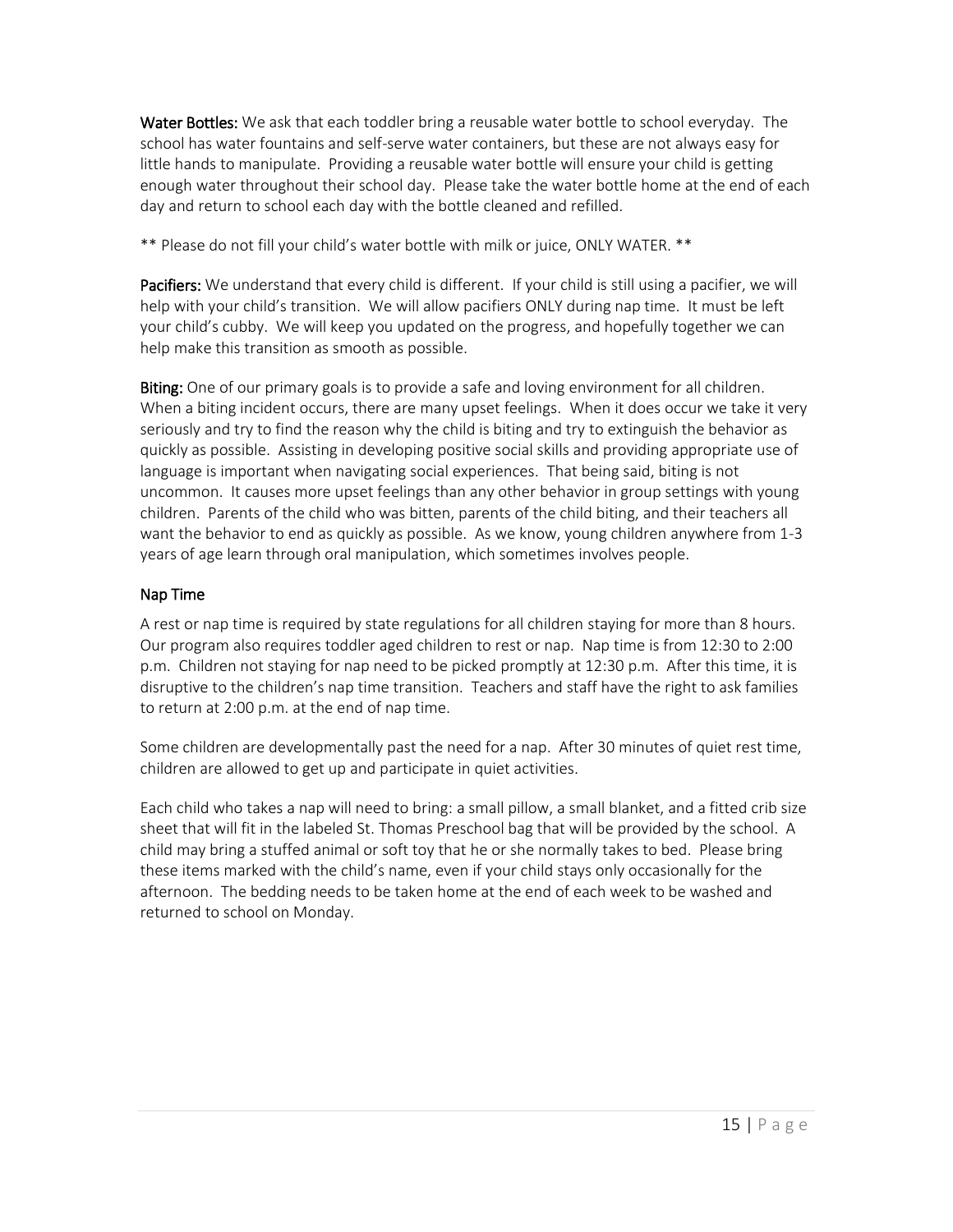## <span id="page-16-0"></span>Field Trips

St. Thomas Preschool (pre-kindergarten aged) may participate in field trips throughout the school year. Parent volunteers will be needed for chaperoning, driving, and maintaining children teacher ratios to a manageable level. Chaperones are required to complete a clearance process. All children must have a completed consent form with a parent signature to participate. Some field trips may require a small fee. Families are responsible to pay fees with cash or charge to school account.

## <span id="page-16-1"></span>Dress Code

#### <span id="page-16-2"></span>School Uniforms

Children will be required to wear a basic uniform including a St. Thomas Preschool shirt/top. This uniform shirt must be worn to school everyday, unless special dress days are scheduled. Orders will be placed several times throughout the school year.

If your child arrives at school without a uniform shirt, parents will to called to bring one or we will provide your child a used uniform shirt and \$5.00 charge to your account for the shirt. Families are responsible for the fees and cleaning of the uniform shirts.

Uniform shirts can be recycled and will be re-sold for a small fee. Please bring your used shirts to the office and also feel free to ask about our current stock of recycled shirts.

Children can wear any bottoms they wish (shorts, pants, skirts). If girls wear skirts, they must wear bike shorts or bloomers underneath. Children love to run, jump, climb, and turn upside down. In addition, they are involved in painting, digging, water play, and sand on a daily basis. We have smocks available, but children are not required to wear them. Even though we use washable and fabric-friendly products, your child's clothes may be soiled or even stained. When the weather turns cool, warm clothing is also needed, especially for early morning temperatures on the playground.

#### <span id="page-16-3"></span>Shoes

Shoes must be worn at all times. Tennis shoes are best, but a strap sandal or buckle shoe with a rubber or composite sole that grips is acceptable. Crocs are acceptable and encouraged. We ask that your child not wear party shoes or flip-flops. Shoes with slippery soles are not permitted.

Your child's activities could be limited if improper shoes are worn. If we observe that your child's shoes limit their play, we will ask that your child not wear the shoe to school.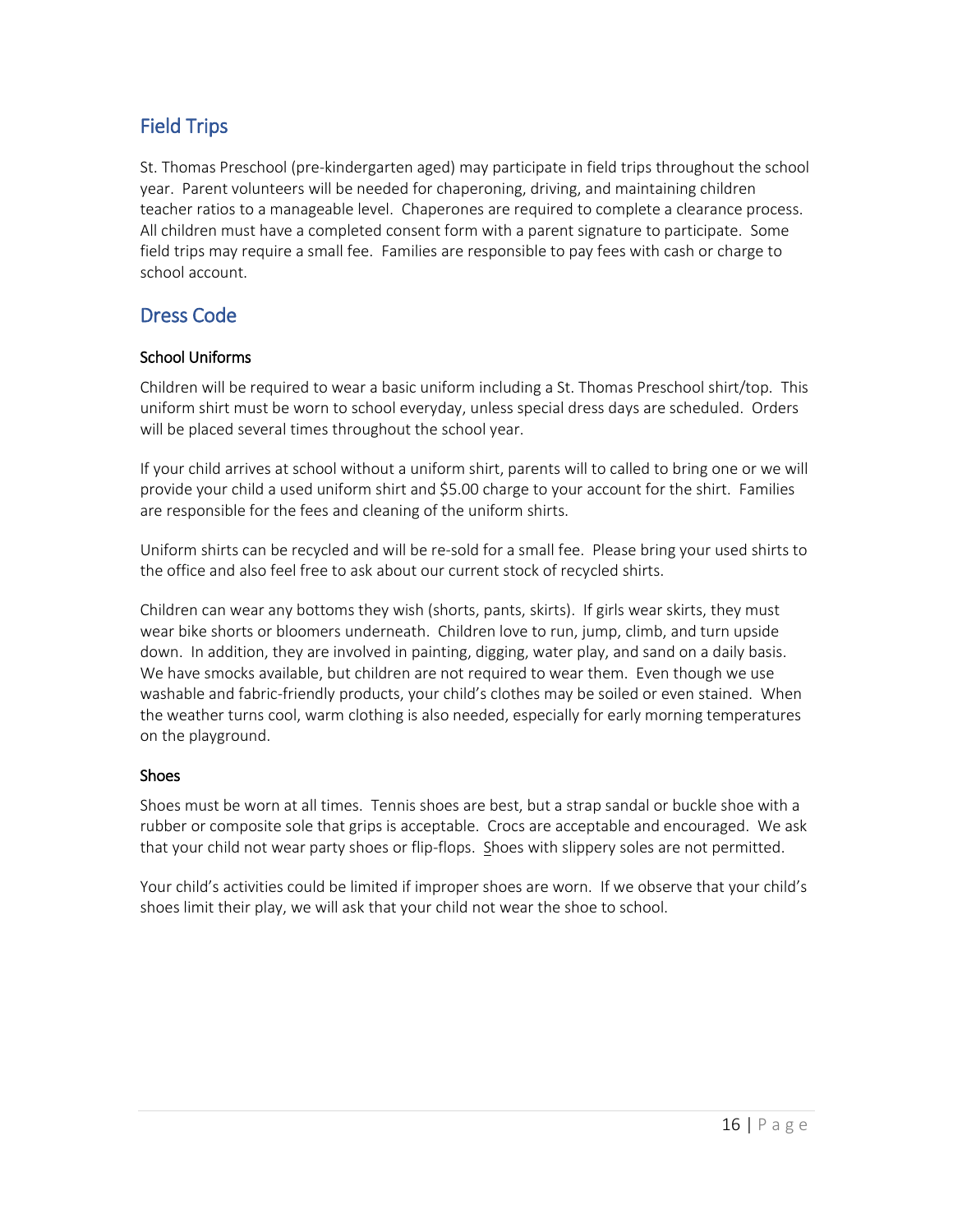## <span id="page-17-0"></span>Nutrition/Meal Times

Parents are responsible to pay a fee for snack at the beginning of the school year for the purchase healthy snacks. Our school will use a cycle menu of three weeks or longer. Menu items will include food items from a variety of cultures and daily snacks from 2 food groups, served with water or milk (skim or 1%).

Children are asked to bring a re-usable water bottle for thirst. Water will be used as the first choice for thirst and will be offered throughout the day. Fruit juice will not be served at snack times or throughout the school day.

Lunch is every day at 12:00 p.m. in your child's classroom. If your child is staying for lunch, please provide healthy lunch items that will be stored in a commercial refrigerator. Teaching staff cannot heat up lunch food items.

Please label your child's lunch box. At drop and after lunch, children will place lunch boxes in a container outside classroom door. Please take-home lunch boxes at the end of each school day. Children will be asked to place all uneaten food back into their lunch boxes; this will allow you to see what your child has eaten for lunch.

If your child does not have a lunch, you will be contacted to bring a lunch as soon as possible. If the school provides lunch, a \$5.00 fee will be charged to your account.

We are committed to creating a pleasant mealtime for all children and teachers. We recognize that family-style meal service has many benefits; it provides opportunities for teachers and children to support social skills, interactions with peers, good eating habits, and conversations.

#### <span id="page-17-1"></span>Snack Time

- Food is placed on the table in serving bowls, plates, or baskets.
- There are child-friendly serving utensils for food.
- Food is passed from one person to another.
- Everyone serves him or herself (with assistance if needed).
- Children choose what to put on their plates and how much to eat.
- There is adequate food on the table for all children and teachers.
- Teachers will model family-style practices and etiquette for children.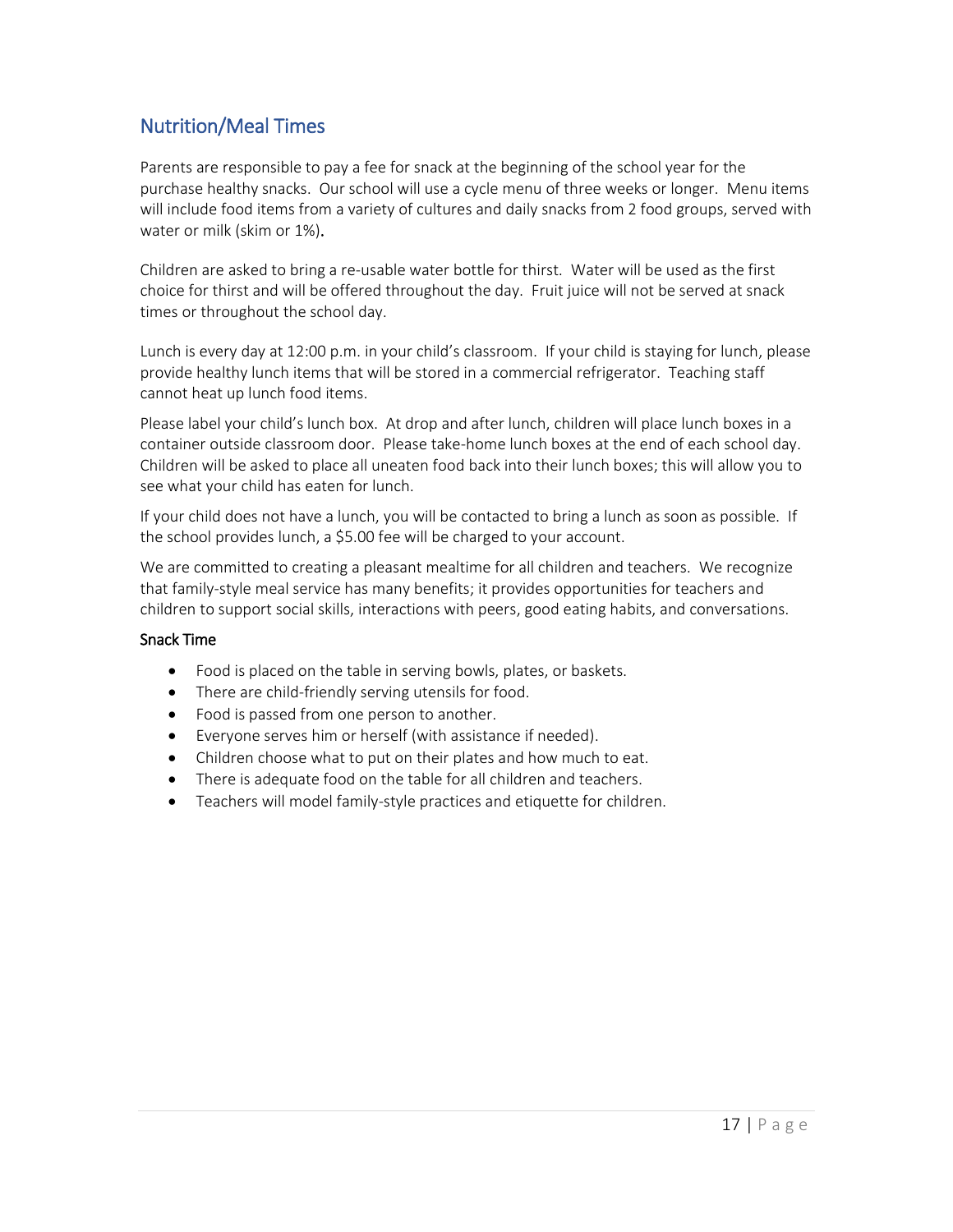#### <span id="page-18-0"></span>Meal Time

- Teachers will participate, sit, and interact with children at mealtimes.
- Encourage words are used and negative facial expressions, body language or verbal cues are avoided in regards to the food being served.
- Teachers will talk to the children about the food and encourage children to discuss the food texture, taste, color, shape, size, quantity, number, etc.
- Teachers will not use food as a reward or punishment
- Teachers will be prepared for spills and accidents (keeping extra utensils, paper towels and soapy water nearby).

St. Thomas Preschool will avoid foods that can cause choking such as hard candy, hot dogs, sticky candy, or chunks of raw carrots. We recommend that parents send age appropriate food as well. If you have a question regarding the appropriateness of food, please talk with your child's teacher.

St. Thomas Preschool encourages healthy eating. We do not have to commercial kitchen to support CACFP policies.

St. Thomas Preschool keeps all liquids or food hotter than 110 degrees out of children's reach.

#### <span id="page-18-1"></span>Food and Other Allergies

If, at any time, a child enrolls with a diagnosed nut allergy, the nut allergy policy will change and will be effective immediately.

Please be sure to clearly communicate on your child's Emergency Contact form any other food or substance allergy so that a substitution or accommodation can be made. In addition, each child with a food allergy must have a Food Allergy Action Plan, Asthma Action Plan, and/or Allergy Action Plans completed prior to the child's first day of school. Allergy Action Plan documents are available in the office. The document must be completed by your child's physician and reviewed with the office staff.

## <span id="page-18-2"></span>**Birthdays**

We are glad to celebrate your child's birthday in the classroom. Please see your child's teachers to set up specific arrangements. On your child's birthday, you may bring: mini muffins, fruit, frozen yogurt, frozen fruit bars, goodie bags, or healthier food options to share with the other children and teachers in the classroom. These treats can be homemade or store bought.

We ask that you do **NOT** place birthday invitations in cubbies or hand them out at school. Children are very aware and feelings could be hurt when everyone is not invited. We are happy to provide you a school directory so invitations can be mailed or emailed to families.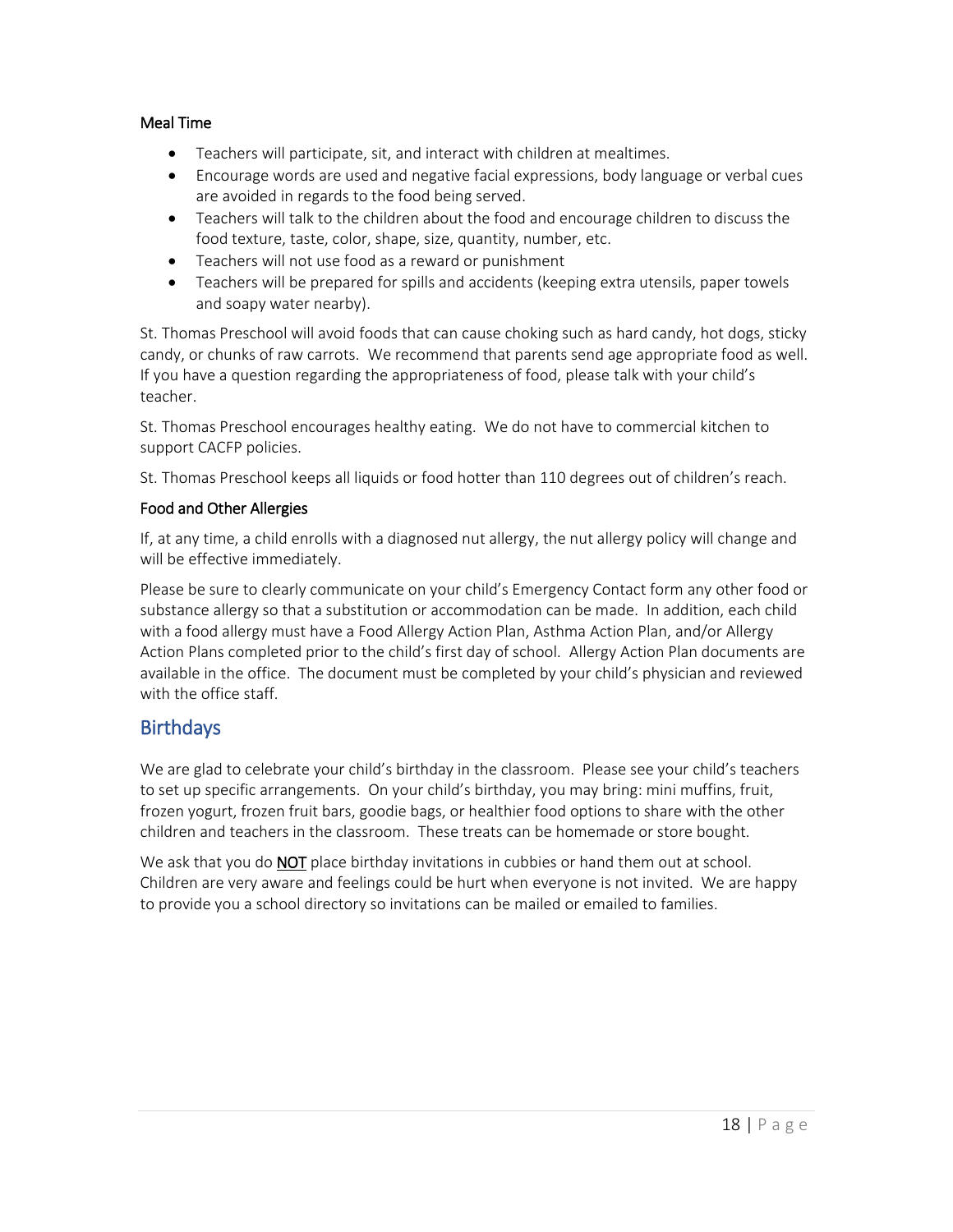## <span id="page-19-0"></span>Gross Motor Development / Physical Activity

St. Thomas Preschool is committed to our children's health. We encourage all children to participate in a variety of physical activity opportunities throughout the school day, that are age appropriate, fun, useful, and develop various gross motor skills. In keeping with this philosophy, our program will follow the guidelines below:

- All children over the age of two are provided at least 30 minutes of physical activity as part of our morning program and an additional 30 minutes for children in our afternoon program. It will include both teacher-led and free-play activities in accordance with the Empower guidelines.
- Teachers will provide opportunities twice per day for children to play outside. Teacherled activities will be divided into shorter segments and will provide opportunities for children to practice fundamental skills.
- Teachers will encourage moderate and vigorous levels of physical activity.
- Every child will have the opportunity to participate in outdoor physical activity for at least 20 minutes per day.
- Every child will have the opportunity to participate in structured physical activity for at least 15 minutes in the morning and again in the afternoon.
- We encourage children to be active throughout the day, exploring their environment by limiting sedentary activities to less than 30 minutes at a time (except during nap time).
- Use of screen time is limited to educational physical activities and is limited to three hours per week.
- No screen time during meal or snack time is permitted.
- Physical activity is not used as a punishment, nor can physical activity be withheld from a child for behavioral reasons.

Children are provided various times throughout the school day for physical play and gross motor activities. Our outdoor environment is an extension of the classroom learning, and children will be provided opportunities for unstructured and structured physical play and learning.

## <span id="page-19-1"></span>Sun Safety

Please apply sunscreen to your child prior to sending him or her to school. If you would like us to reapply sunscreen throughout the day, please bring a labeled bottle of screen with your child's first and last name. It must be stored with the office staff, and a parent must sign a permission slip to apply.

Children are encouraged to bring a hat with a brim that they can keep at school, labeled with his or her first and last name. Sunglasses that provide UV protection are welcome but must be shatter proof.

## <span id="page-19-2"></span>Insect Repellent

If you would like the staff to apply insect repellent throughout the day, please bring a labeled bottle with your child's first and last name. It must be stored with the teachers, and parents must sign a permission slip to apply.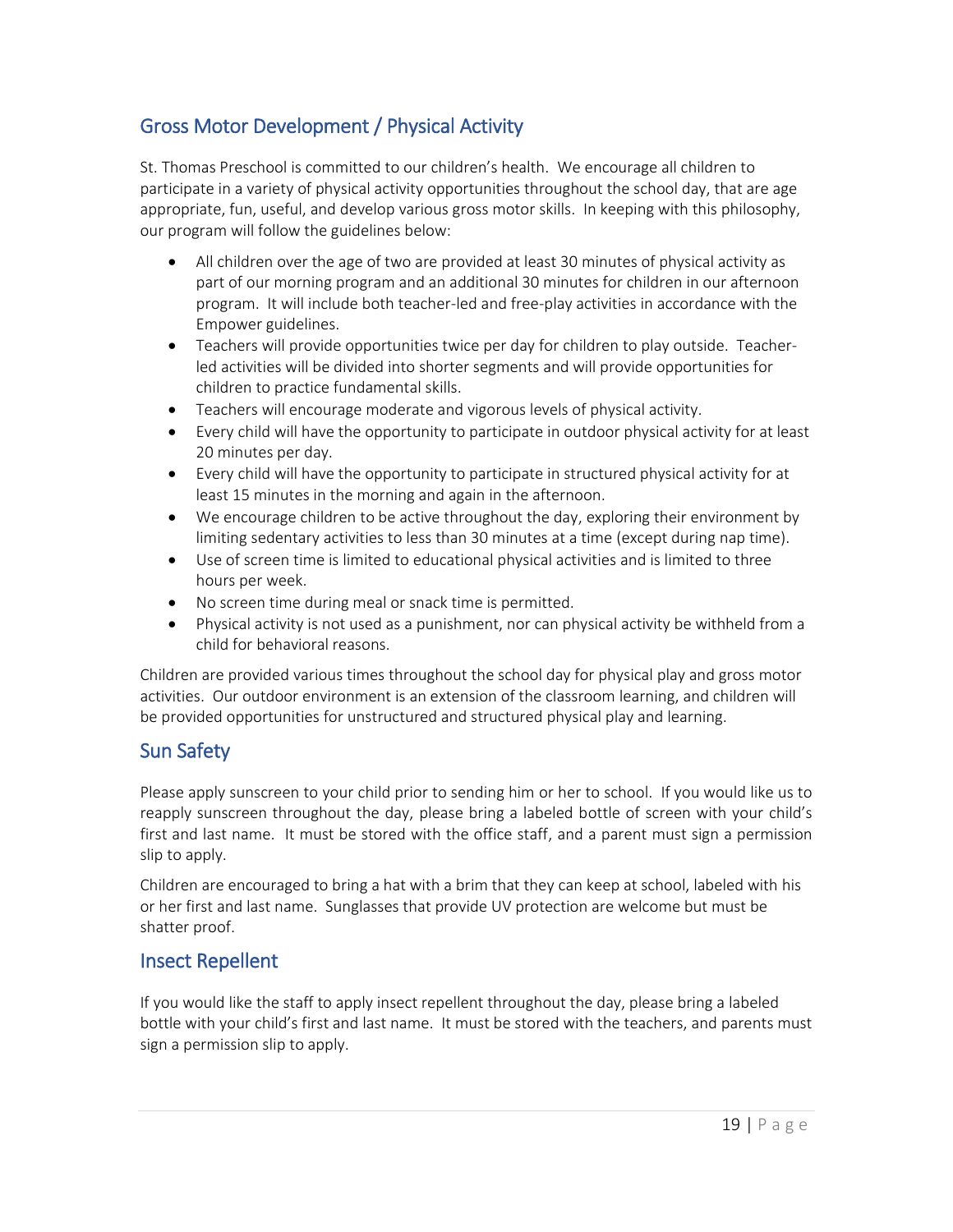## <span id="page-20-0"></span>Pesticide Application

St. Thomas the Apostle is exterminated monthly or as needed. Notification of application will occur within 48 hours before application. The following information will be posted:

- Brand, concentration, rate of application, and any restrictions
- Date and time of application
- Pesticides safety data sheet
- Name and phone number of the exterminating business
- Name of licensed applicator

#### <span id="page-20-1"></span>Emergency Procedures

All staff members are certified in pediatric First Aid and CPR. In the event of illness or accident, first aid will be administered and parents (or emergency contact person) will be contacted.

In the event of a building safety issue, such as a fire, the teachers will evacuate the children following the escape route or alternate route as indicated on the building map. Maps are posted in all classrooms and office. Drills are held monthly.

In case of an actual emergency, staff will begin to notify parents of children involved in the emergency within 30 minutes of the emergency. Written notices of the incident will be available at the front desk for parents within 24 hours.

In the case of an emergency lockdown, all doors to the building will be locked. Children will remain in the classrooms with doors locked. No one will be allowed in or out of the building until the police clear the lockdown.

## <span id="page-20-2"></span>Crisis Plan

In accordance with the requirements of the Diocese of Tucson, St. Thomas Preschool has established a Crisis Response Plan and a corresponding manual that includes procedures, contacts, and child information deemed necessary to utilize in case of any emergency. The staff is frequently trained on these procedures. The entire school participates in emergency drills including fire drills, lock down drills, and evacuation drills. The drills are reviewed by the staff as a means to continually improve the response time and protocol during any emergency. The crisis plan also includes procedures for: hazardous materials events, radiological events, sheltering, weather, and bomb threats. Environmental hazards are also taken into consideration including: air pollution, lead, and pesticides.

If any parent or visitor is present during a drill, they are expected to comply with the emergency procedure protocol under the direction of the staff.

St. Thomas Parish and Preschool campus is a smoke-free environment.